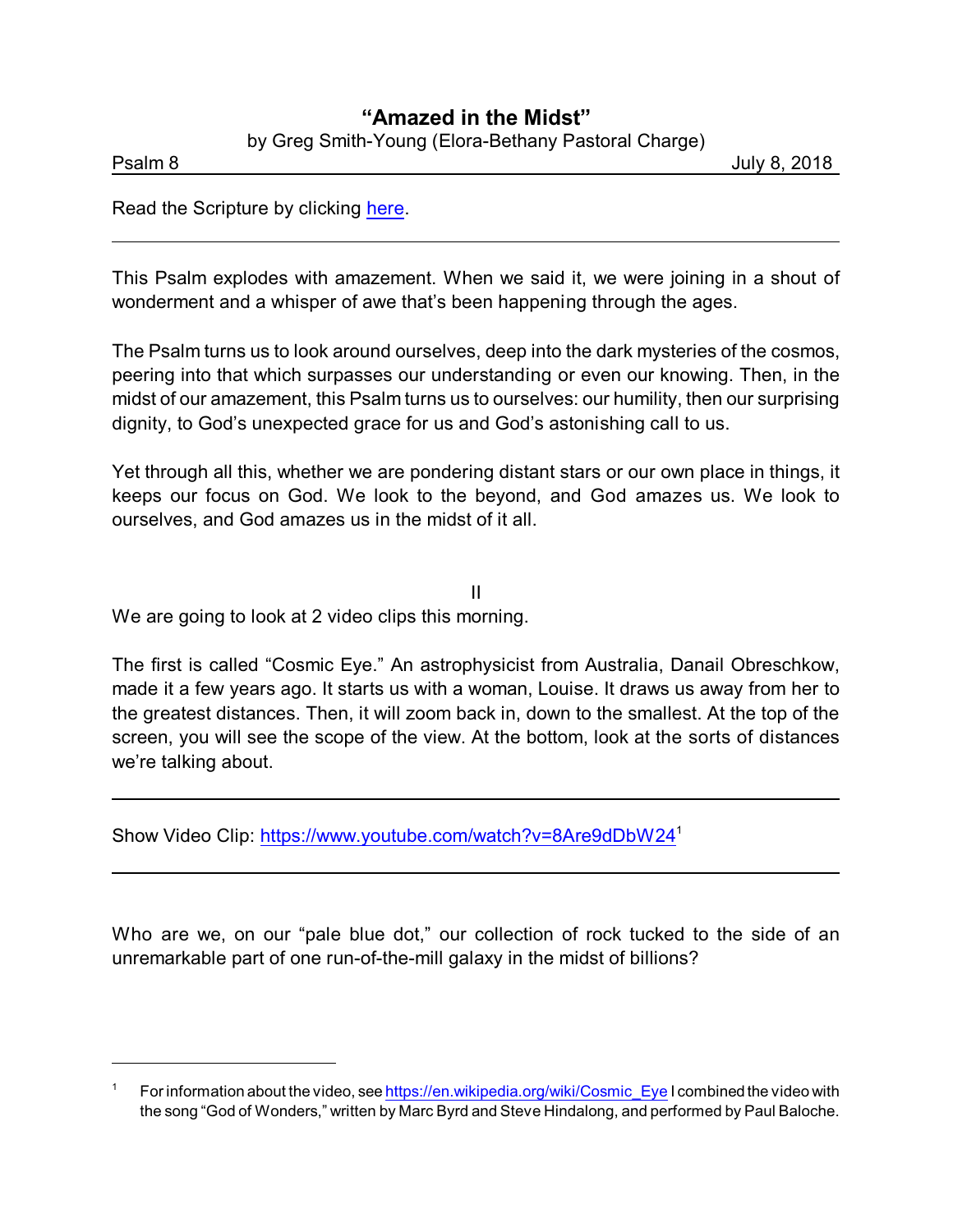Who are we? They estimate there are about one-hundred thousand quadrillion vigintillion atoms in the universe (give or take a few vigintillion). $^{\rm 2}$  For a handful of decades, some of them have come together to be you, before they scatter again. $^3$  Who are we?

Who are we, that the Crafter of all of this should give us a moment's thought?

III

Pondering the vastness and the minuscule, our thoughts of God are wonder-full. In the enormous and mighty, God acts. Yet also in the tiny and vulnerable, God acts. In the raging kettle of stellar nurseries, God presses hydrogen and births stars. In the cooing and sighing of a nursing child, God stills the chaos and banishes the monsters back under the bed.

God sets us here, in the midst of it all. We are made of the same stuff as the rest. We did not need modern scientists to tell us. An ancient Hebrew poet called us *adam* ("man" or "human") made from the *adamah* (ground). We are *'adam* from the *adamah*, earthlings of the earth, Dusty made from dust. God, *"You only are immortal, the creator and maker of mankind; and we are mortal, formed of the earth, and to earth shall we return."*<sup>4</sup> The same physical, chemical and biological forces that God ordered to govern everything, govern us too.

Yet in the midst of this, God set us to govern.

God made us in God's image. We are not God, of course! Yet in some ways God makes us not entirely different. God made us — yes, the likes of us! — creatures to represent the Creator withing the creation. God makes us with glory to reflect God's glory. God makes us with honour, to honour all that God has made. We are stewards of the Master's wealth, sub-creators for the great Contractor, care-takers for the One who cares.

God has put into our hands power over other parts of God's creation. We use that power in everyday decisions that we make, actions that we take. Multiply that power by the billions of earthlings upon the earth, and ...

 $\frac{2}{3}$  <https://www.universetoday.com/36302/atoms-in-the-universe/>. That's 10 followed by 82 zeros.

 $\frac{3}{4}$  [https://education.jlab.org/qa/mathatom\\_04.html](https://education.jlab.org/qa/mathatom_04.html)

From the Book of Common Prayer's service for the Burial of the Dead.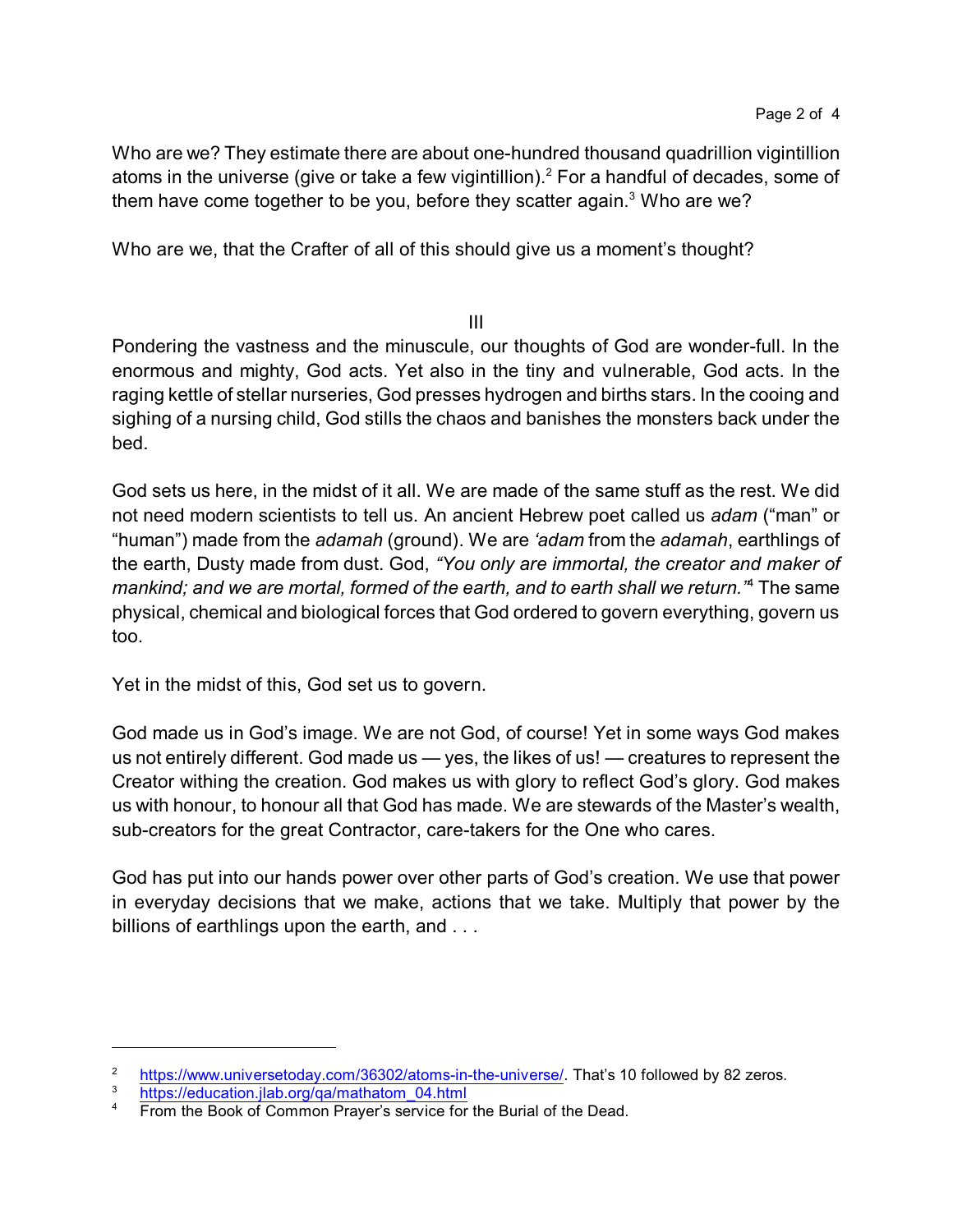Well. . . . when we turn our God-given "dominion" within creation into "domination" over it, and when our God-given "rule" leads to "ruin," and when our treading upon the earth expresses human sinfulness rather than service to God . . . it's not Greenpeace or Environment Canada we need to answer to, but God.<sup>5</sup>

IV

Among my favourite people whom I've never met, Katharine Hayhoe stands tall. <sup>6</sup> She's a Canadian, married to an evangelical pastor and living in Texas. She's a scientist who studies the effects of climate change. Dr. Hayhoe has emerged as someone who is very good at teaching ordinary people like us about what climate change is — she calls it "global weirding" — and the reasons why it is happening.<sup>7</sup> What I value most is how she connects it to how we live our everyday lives, and what we can do to make a difference.

Katharine Hayhoe does all of this as a Christian. Some call her a "Climate Change Evangelist."

Show Video Clip:<https://www.youtube.com/watch?v=T1eGJLqxxKQ&t=16s>

Katharine Hayhoe's work as a researcher, a teacher and an advocate is how she praises God.

 $\vee$ 

You might have noticed how Psalm 8 starts and finishes with the same words.

*Lord, our Sovereign, how majestic is your name in all the earth!*

<sup>&</sup>lt;sup>5</sup> Here I've adapted Stan Mast's words: "When we turn "dominion" into "domination," "rule" into "ruin," and "subordination to the divine purpose" into "subjection to human sinfulness," we will have to answer not to the EPA or the Sierra Club, but to our covenant God." Mast is adjunct professor of preaching at Calvin Seminary in Grand Rapids, Michigan.

[http://cep.calvinseminary.edu/sermon-starters/trinity-sunday-c/?type=the\\_lectionary\\_psalms](http://cep.calvinseminary.edu/sermon-starters/trinity-sunday-c/?type=the_lectionary_psalms)

<sup>&</sup>lt;sup>6</sup> https://www.depts.ttu.edu/politicalscience/Faculty/Hayhoe\_Katharine.php

https://www.youtube.com/channel/UCi6RkdaEqgRVKi3AzidF4ow